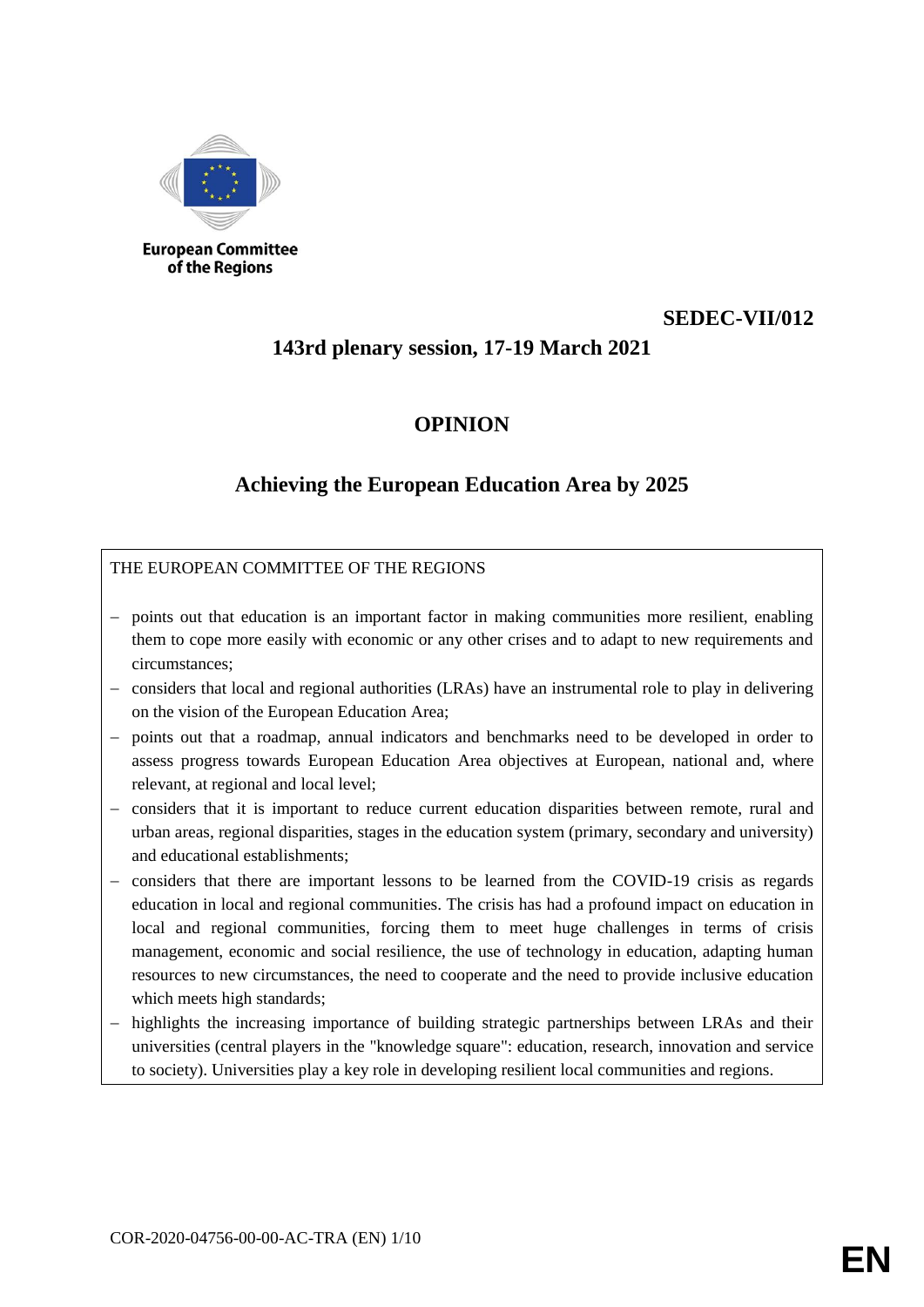### **Rapporteur**

Emil Boc (RO/EPP), Major of Cluj-Napoca

#### Reference document

Communication from the Commission to the European Parliament, the Council, the European Economic and Social Committee and the Committee of the Regions on achieving the European Education Area by 2025 COM(2020) 625 final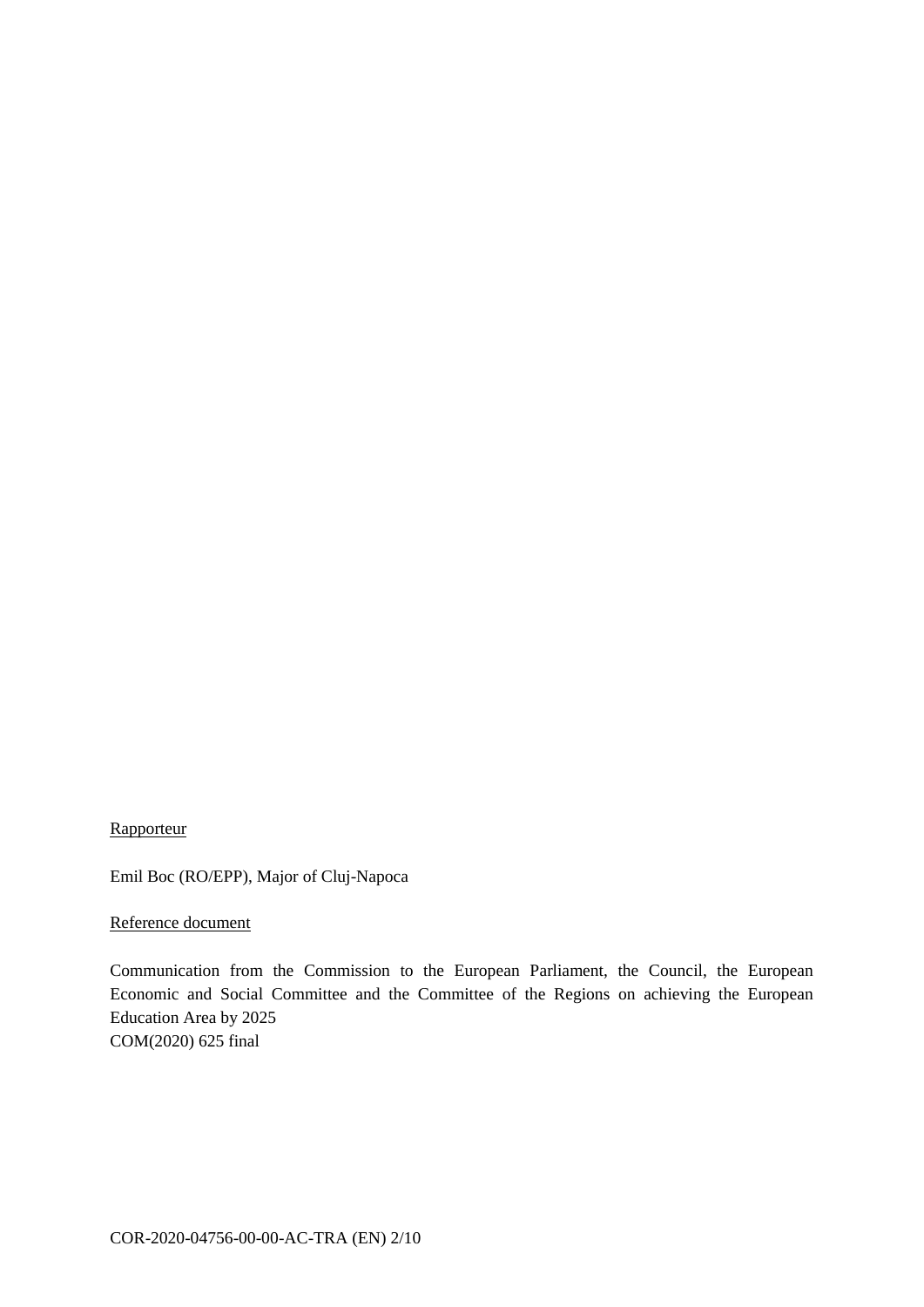### **Opinion of the European Committee of the Regions - Achieving the European Education Area by 2025**

### **I. POLICY RECOMMENDATIONS**

#### THE EUROPEAN COMMITTEE OF THE REGIONS

- 1. points out that education is essential for the smooth development of local and regional communities, particularly now when it is an essential strategic factor in building a knowledge economy. Education also has a key impact in other fields relevant to local and regional communities, such as brain drain/brain gain, social cohesion, implementation of smart specialisation strategies, the digital transformation, innovation (both technological and social), green communities and cooperation between universities and other sectors. Education is an important factor in making communities more resilient, enabling them to cope more easily with economic or any other crises and to adapt to new requirements and circumstances. At local and regional level, support for education and training must be seen as a sound investment in our future;
- 2. considers that local and regional authorities (LRAs) have an instrumental role to play in delivering on the vision of the European Education Area, as they have direct and comprehensive ties to the communities where education policies shaped at European level will have to be implemented and where those policies have a direct impact. LRAs are responsible for implementing 70% of EU legislation. Ultimately, education is inherently local, and so on the basis of the subsidiarity principle we must include the regional and local levels in the plan alongside the European and national levels, enabling them to take part in decision-making procedures from the very outset. The Commission and the CoR clearly need to work closely and steadily together on this key issue;
- 3. points out that the strategic objectives of the European Education Area need to be matched with clear, identifiable financial resources available to LRAs;
- 4. considers that attaining the Sustainable Development Goals, pursuing environmental sustainability and strengthening the European, national and regional identities should be key goals of the European Education Area;
- 5. points out that a roadmap, annual indicators and benchmarks need to be developed in order to assess progress towards European Education Area objectives at European, national and, where relevant, at regional and local level*.* It is necessary to support the assessment of the local and regional current situation and the goals, objectives and support system are defined accordingly;
- 6. points out that a detailed discussion at European level on local and regional competencies for the creation of the European Education Area is needed, since LRAs' remits in the field of education vary widely from one Member State to another. It is paramount that these competencies dovetail into national strategies and initiatives. Each and every town, municipality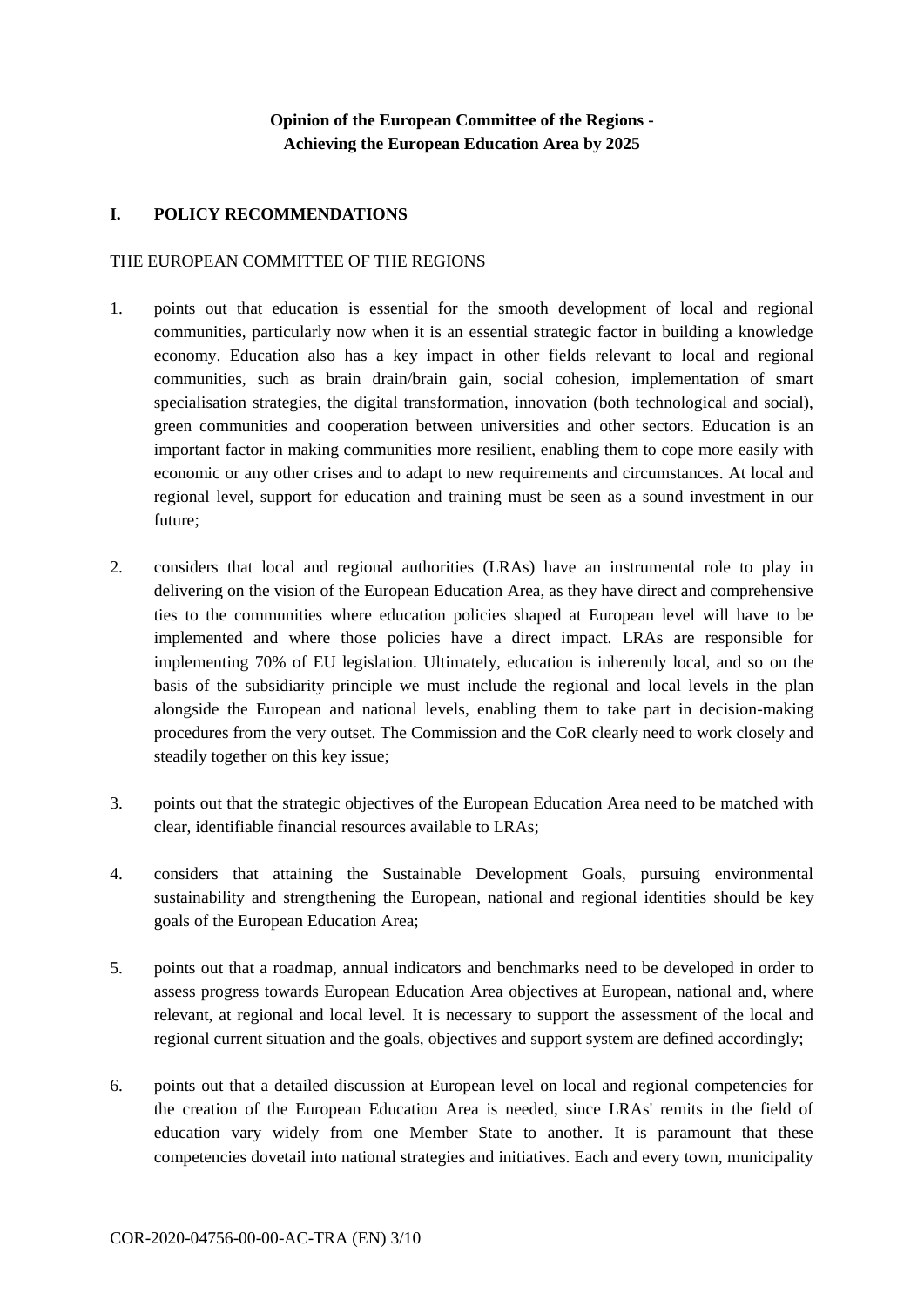and region must factor key educational targets linked to national and European objectives into its strategy;

- 7. notes that while problems and challenges in the field of education apply across the board, the tools and resources available to LRAs vary; there are also disparities in the administrative capacity of LRAs, which has a direct impact on their ability to successfully design and implement education strategies and policies. It is imperative that we identify regional education needs and promote specific policies which take account of local circumstances. Developing mechanisms which will enable LRAs to exchange and learn from local good practices in other EU communities is also important. Developing a pan-European system mapping the resources available to each region and enabling those resources to be used flexibly and efficiently will help achieve the European Education Area. Cooperation is crucial for providing education services and avoiding overlaps. The Commission should support this type of activity and remove all obstacles to cooperation by developing and encouraging a flexible, accessible and user-friendly cooperation framework;
- 8. considers that it is important to reduce current education disparities between remote, rural and urban areas, regional disparities, stages in the education system (primary, secondary and university) and educational establishments. These disparities are a contributing factor in persistent inequality in terms of having access to and remaining in education and long-term outcomes, particularly entering the labour market and securing a well-paid job;
- 9. notes that we need a consistent approach to the various EU programmes and funds for education and training. A new approach would entail incorporating additional instruments such as Horizon Europe and the Structural Funds in addition to Erasmus+. The approach should be comprehensive, and all EU instruments should support regions and local communities in a smooth, flexible transformation which is geared to the existing uneven landscape, ensuring synergies and avoiding overlaps in the field of education and learning (for both students and teachers);
- 10. emphasises that it is crucial to ensure that no one is left behind. Poor education is generally linked to poverty and inadequate individual resources. If we continue to short-change education, we will enter a vicious circle of poor performance and skills which will result in a lack of local economic growth and even more limited resources. It is imperative that we also consider people without resources and other disadvantaged people, for whom education is one of the very few ways to escape poverty, when framing strategies and operational programmes;
- 11. further stresses that poor education is also linked to barriers accessing it on different grounds of discrimination, including gender, racial or ethnic origin, religion or belief, disability, or sexual orientation. Ensuring inclusive and fair education for all and taking appropriate measures to combat racism and discrimination in educational establishments is therefore essential;
- 12. considers that there are important lessons to be learned from the COVID-19 crisis as regards education in local and regional communities. The crisis has had a profound impact on education in local and regional communities, forcing them to meet huge challenges in terms of crisis management, economic and social resilience, the use of technology in education, adapting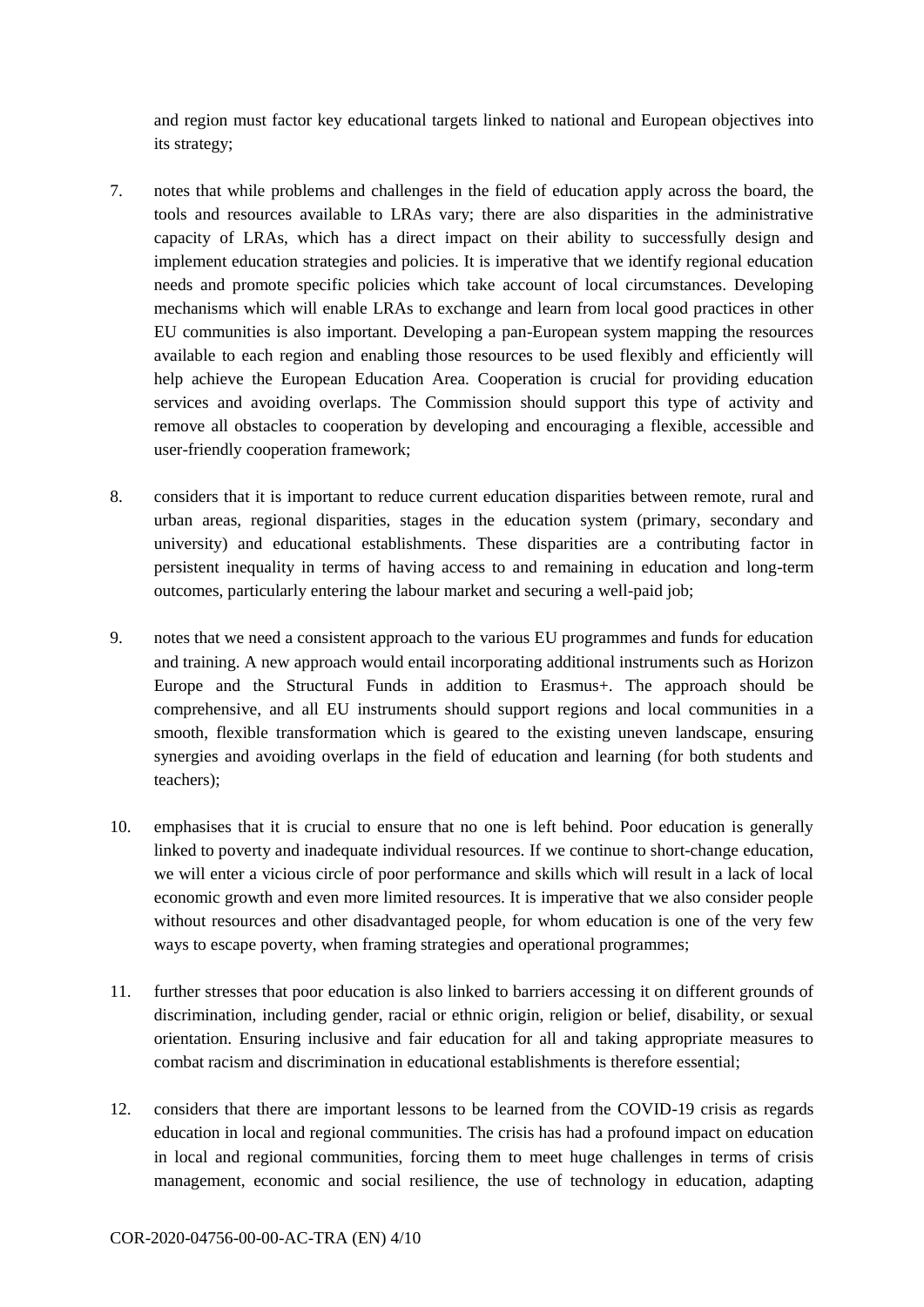human resources to new circumstances, the need to cooperate and the need to provide inclusive education which meets high standards. Education has been faced with challenges in the areas of the digital transition and transformation, new teaching methods, providing a safe environment for students and teachers conducive to their well-being, and maintaining and transforming mobility (students and teachers). We need to identify systemic challenges and pinpoint which transformations need to be acted on to deliver education systems able to cope with similar situations in the future. Cooperation in the field of education and training needs to make resilient education systems a priority by harnessing innovation in education and new technologies (such as artificial intelligence, supercomputers/supercomputing and cybersecurity). It is important, considering also the social, ethnic and regional differences and challenges, to ensure that all communities have equal access to the digital education, including equipment, resources and digital educational content;

- 13. points out that making teaching a more attractive profession (including in financial terms) and continuous training of teachers who are motivated and competent are key to achieving the European Education Area. It is impossible to frame a successful education strategy without fully understanding the fundamental role of teachers. Investing in areas such as training teachers, effective teacher selection, recruitment and assessment procedures and making teaching more attractive, especially in rural areas, is crucial for maintaining the standards and competitiveness of the Member States' education systems and for strengthening the EU's position as a major international player;
- 14. highlights the increasing importance of building strategic partnerships between LRAs and their universities (central players in the "knowledge square": education, research, innovation and service to society). Universities play a key role in developing resilient local communities and regions. University education can promote brain gain and brain circulation and can help Europe attract a high level of international talent. The EU has proposed far-reaching reforms in university education, such as the European Universities, student mobility, the European Student Card Initiative, monitoring the employment outcomes of graduates, and mutual recognition of higher education qualifications. LRAs must be able to develop strategic partnerships with universities and to contribute to this transformation;
- 15. stresses the close links between the European Education Area and the European Research Area and calls for "a fresh approach for a European Education and Research Area, pointing to the need for a cross-cutting approach to these issues, which are closely linked to regional policies"<sup>1</sup>;
- 16. notes the importance of mutual recognition of higher education, upper secondary education and training qualifications between Member States. This needs to be in place if we are to progress, and should preferably be based on expected learning outcomes, along the lines of the European Qualifications Framework;
- 17. notes the importance of flexible curricula focusing on skills and creating open educational resources geared to technology-supported learning. Also considers that flexible curricula can

-

<sup>1</sup> CoR Opinion on A new European Research Area (ERA) for research and innovation (COR-2020-04749)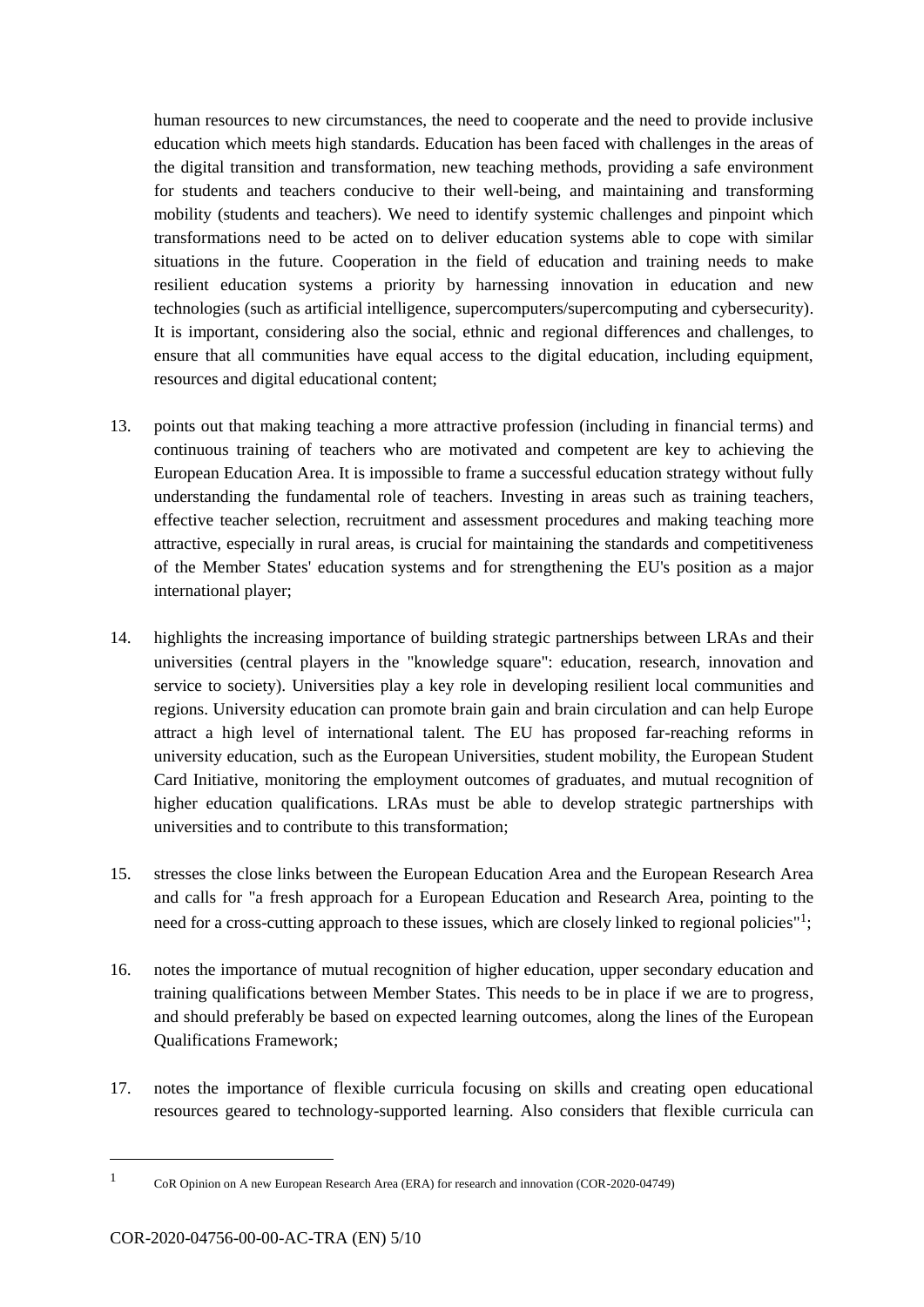cater to local and regional situations, tackling issues and developing skills in line with the circumstances and needs/challenges of each area;

- 18. considers that it is imperative to identify and shine a spotlight on success stories in the delivery of European Education Area objectives at local and regional level. Studying and disseminating these good practices can provide increased added value for the measures taken by LRAs in the Member States;
- 19. notes that priorities in terms of local educational infrastructure development need to be changed, and that LRAs will support the switch to modern, functional, digital and green education infrastructure in their communities. The emphasis should be placed on the switch from rigid education structures to flexible models which push past formal barriers both between educational establishments and between stages in the education system;
- 20. notes that education is a key factor in changing the local and regional economy (towards a green economy based on knowledge and the digital transformation). The dual environmental and digital transition must be mainstreamed into all educational processes and cross-cutting objectives for education and training;
- 21. welcomes the launch of the Education for Climate Coalition to support the implementation of the European Climate Pact and expresses its readiness to be closely involved in this flagship initiative of the European Education Area in order to achieve a fair, green and digital societal transition for all;
- 22. asks the European Commission to include in the Education for Climate Coalition the regions and local communities and initiatives such as the Global Covenant of Mayors for Climate and Energy in order to ensure a link between bottom-up initiatives and EU-level action, supporting pledges and concrete actions for sustainable behaviour across the EU;
- 23. considers that there should be greater focus on life skills and transversal skills so as to make Europeans better able to adapt to a dynamic, constantly changing labour market;
- 24. flags up the importance of improving education at local and regional level as this can do much to curb brain drain, and points to the important role played by support mechanisms implemented by the European Commission and the EU in combating brain drain and turning it into brain circulation;
- 25. considers that LRA support for education and digital inclusion is pivotal both for pupils/students and for members of the public and civil servants (in connection with the Commission's new Digital Education Action Plan);
- 26. flags up the importance of driving improvements in education in areas such as developing basic skills, interculturalism, learning foreign languages and cultural and linguistic diversity, as well as to ensure that disadvantaged children acquire skills that other children acquire at home;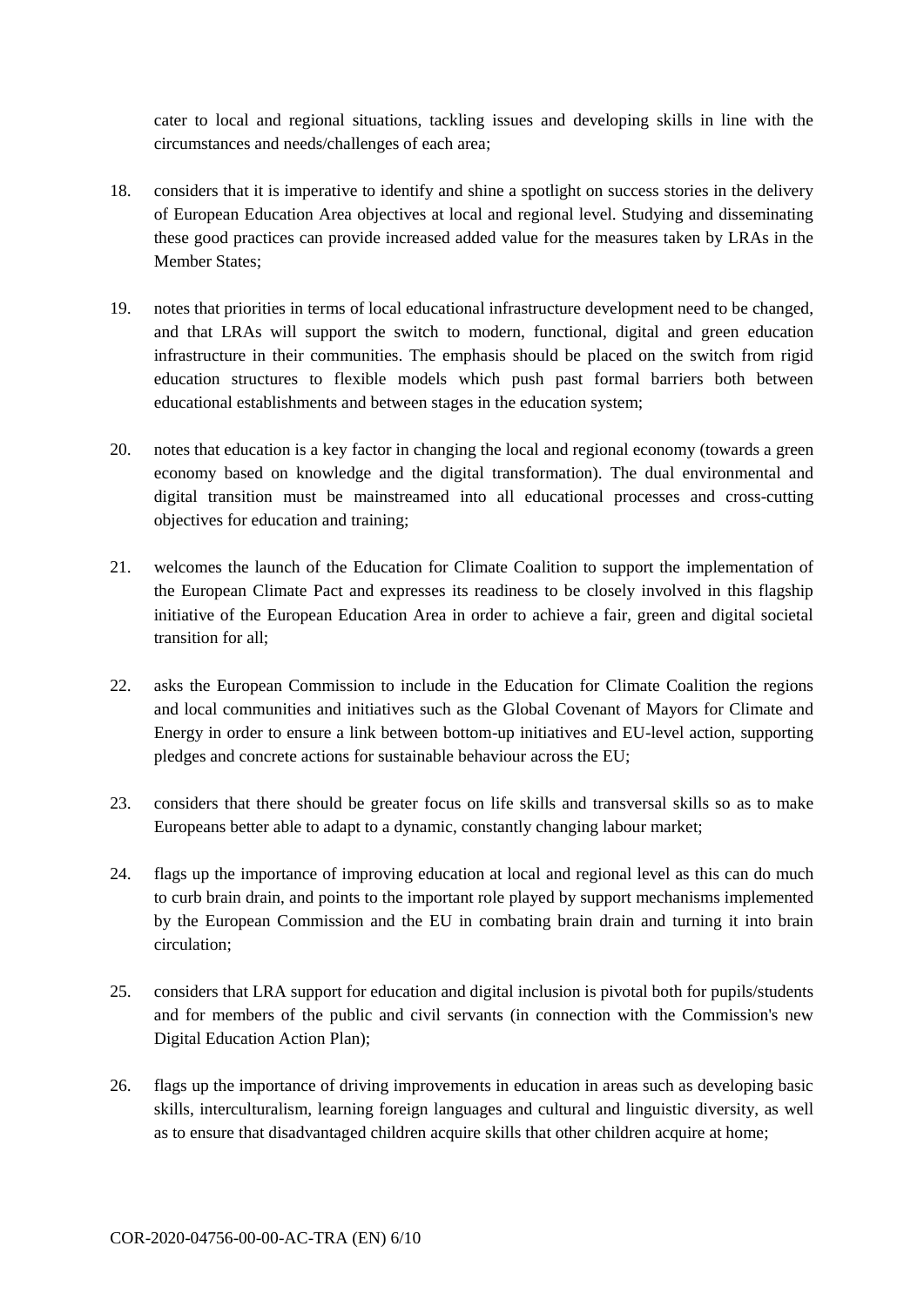- 27. believes that LRAs can work with formal and non-formal education and training establishments to provide much-needed lifelong learning programmes for upskilling and reskilling to enable people to remain active in or reintegrate into the labour market and other areas of life that are quickly changing in the green and digital transitions. Such programmes can also be geared to the needs of specific groups, such as older people, so as to boost their quality of life and overall satisfaction and integration. Furthermore, universities can be/must become key partners for LRAs in developing and implementing innovative programmes for local stakeholders which are tailored to the local and regional situation;
- 28. encourages local authorities and regions to support universities, vocational training centres and other bodies responsible for Erasmus+ programmes, with a view to encouraging the mobility of students and also young entrepreneurs and volunteers in the Member States;
- 29. notes that it is important that local and regional communities promote safe environments for all school students that are free from violence and bullying, harassment at school, harmful speech, disinformation and discrimination;
- 30. emphasises that local and regional communities need to act to make education more inclusive at every level to people with disabilities or from vulnerable groups;
- 31. notes that local and regional communities need to encourage changes (through educational establishments) in people's behaviour and skills as regards the green and digital transitions, and to promote teacher and student mobility by means of national and international partnerships with other communities. This mobility can underpin the transfer of know-how on designing and implementing successful education strategies. The OECD study on teaching and learning (TALIS, 2018) showed that a significant number of teachers said they needed to develop the specific skills needed to teach students with special needs, to use digital technologies and to teach multilingual and multicultural classes;
- 32. encourages local and regional communities to leverage partnerships between the public, private and non-profit sectors to bolster universities' capacities with regard to educational programmes focusing on advanced digital skills and cutting-edge technologies such as artificial intelligence, cybersecurity and high performance computing;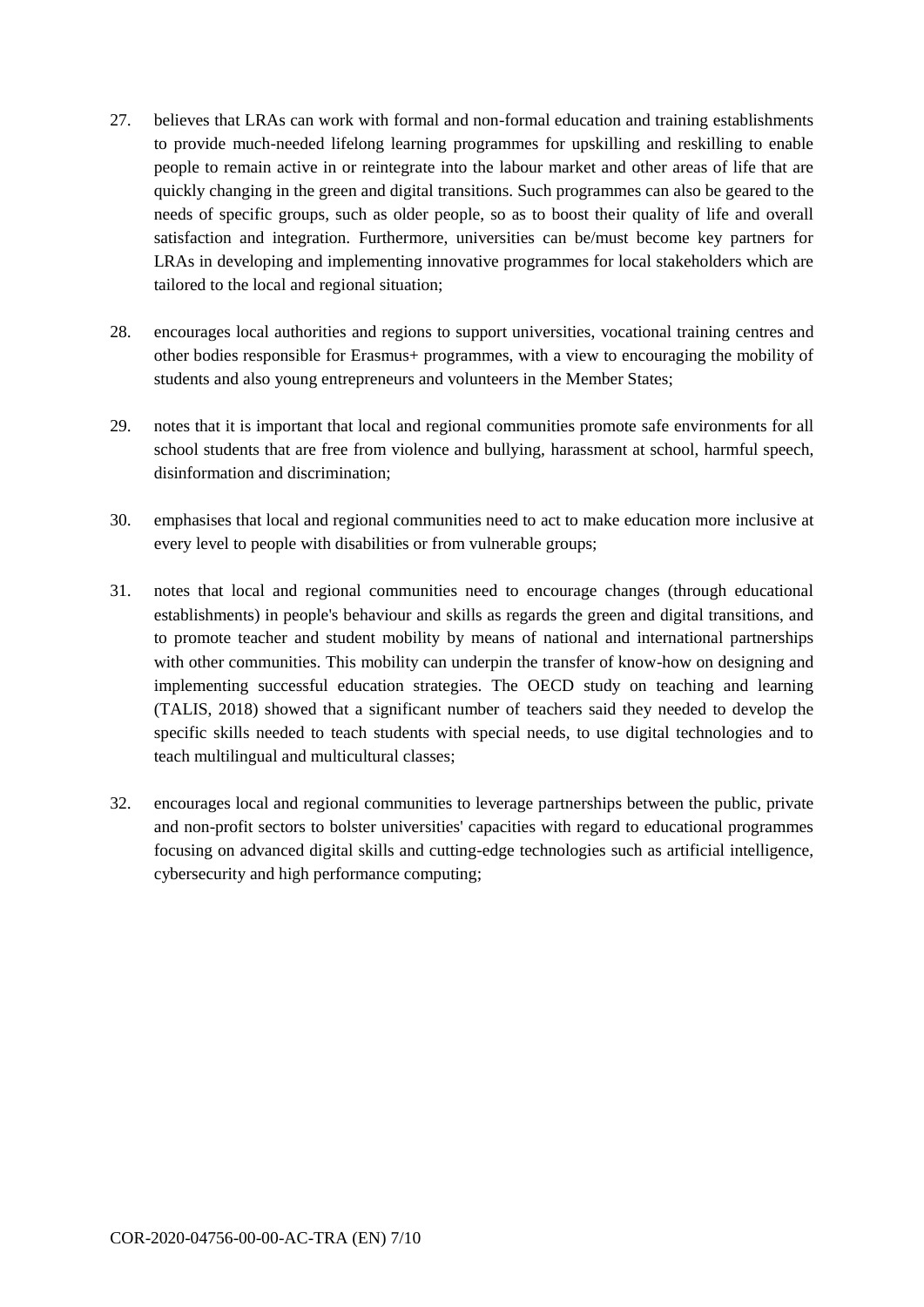33. notes that LRAs from the Member States should promote the establishment of supranational educational centres in large university towns in the EU so as to develop good practices and public policies on student and teacher mobility and the digital transformation of education.

Brussels, 19 March 2021

The President of the European Committee of the Regions

Apostolos Tzitzikostas

The Secretary-General of the European Committee of the Regions

Petr Blížkovský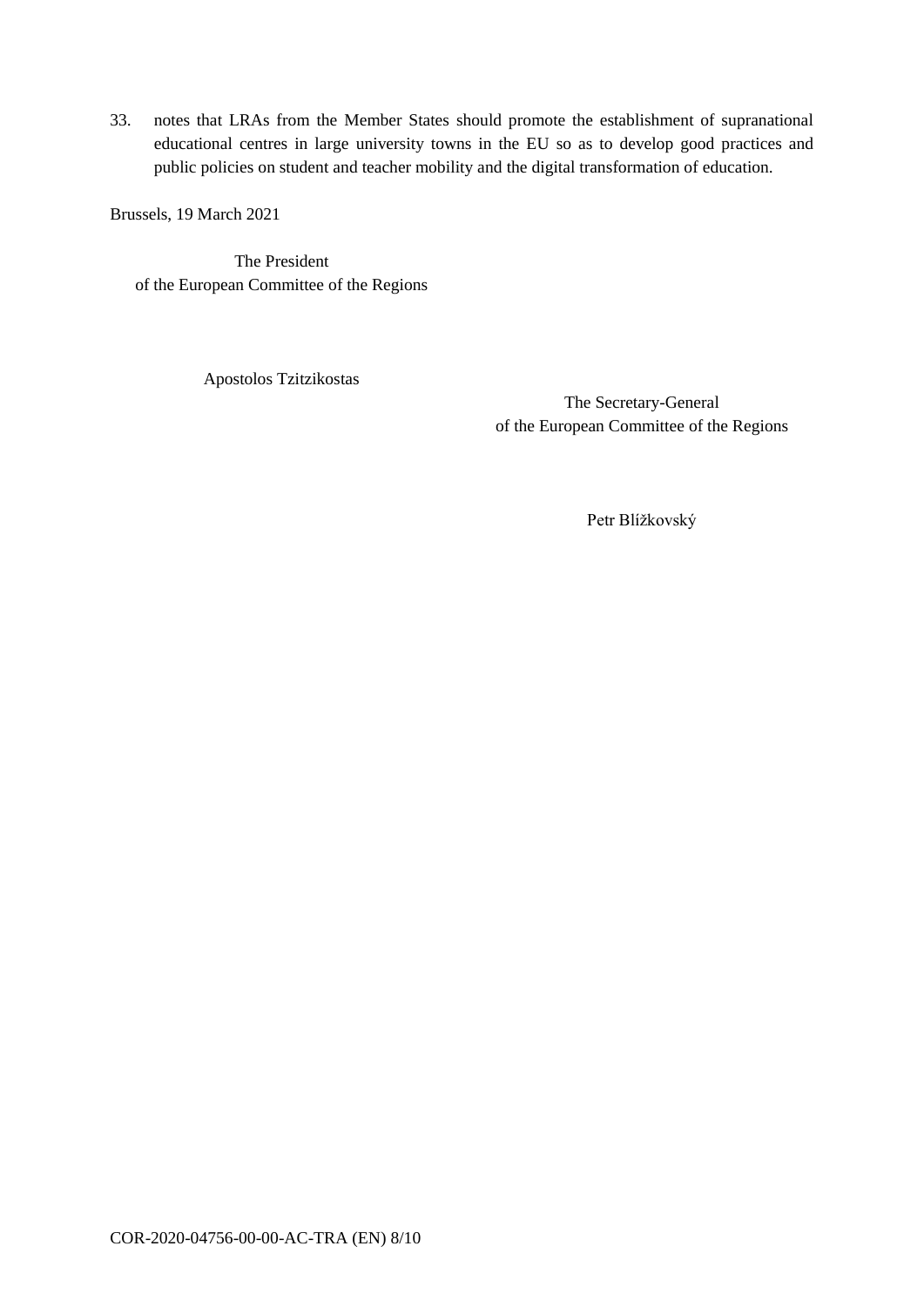#### **II. PROCEDURE**

| <b>Title</b>                               | Achieving the European Education Area by 2025            |
|--------------------------------------------|----------------------------------------------------------|
| <b>Reference</b>                           | COM(2020) 625 final                                      |
| <b>Legal</b> basis                         | Article 304 TFEU                                         |
| <b>Procedural basis</b>                    | Own-initiative opinion [Rule 41(b)(i) of the Rules of    |
|                                            | Procedure]                                               |
| Date of Council/EP referral/Date of        | 30 September 2020                                        |
| <b>Commission letter</b>                   |                                                          |
| <b>Date of Bureau/President's decision</b> | 19 October 2020                                          |
| <b>Commission responsible</b>              | Commission for Social Policy, Education, Employment,     |
|                                            | <b>Research and Culture</b>                              |
| Rapporteur                                 | Emil Boc (RO/EPP)                                        |
| <b>Analysis</b>                            | October 2020                                             |
| <b>Discussed in commission</b>             | 17 February 2021                                         |
| Date adopted by commission                 | 17 February 2021                                         |
| <b>Result of the vote in commission</b>    | Majority                                                 |
| (majority, unanimity)                      |                                                          |
| Date adopted in plenary                    | 17-19 March 2021                                         |
| <b>Previous Committee opinions</b>         | Brain drain in the EU: addressing the challenge at all   |
|                                            | levels <sup>2</sup>                                      |
|                                            | Strengthening STE(A)M education in the $EU^3$            |
|                                            | Erasmus programme for education, training, youth and     |
|                                            | sport <sup>4</sup>                                       |
|                                            | Building a Stronger Europe: the role of youth, education |
|                                            | and culture policies <sup>5</sup>                        |
|                                            | Strengthening European identity through education and    |
|                                            | culture <sup>6</sup>                                     |
|                                            | Modernising school and higher education <sup>7</sup>     |
|                                            | Investing in Europe's youth and the European Solidarity  |
|                                            | Corps <sup>8</sup>                                       |
|                                            | A new skills agenda for Europe <sup>9</sup>              |
|                                            | Recognition of skills and competences acquired through   |
|                                            | non-formal and informal learning <sup>10</sup>           |

<sup>2</sup> COR 4645/2019.

1

- <sup>3</sup> COR 6435/2018.
- 4 COR 3950/2018.
- <sup>5</sup> COR 03952/2018.
- <sup>6</sup> COR 6048/2017.
- <sup>7</sup> COR 3139/2017.
- 8 COR 851/2017.
- <sup>9</sup> COR 4094/2016.
- <sup>10</sup> COR 3921/2014.